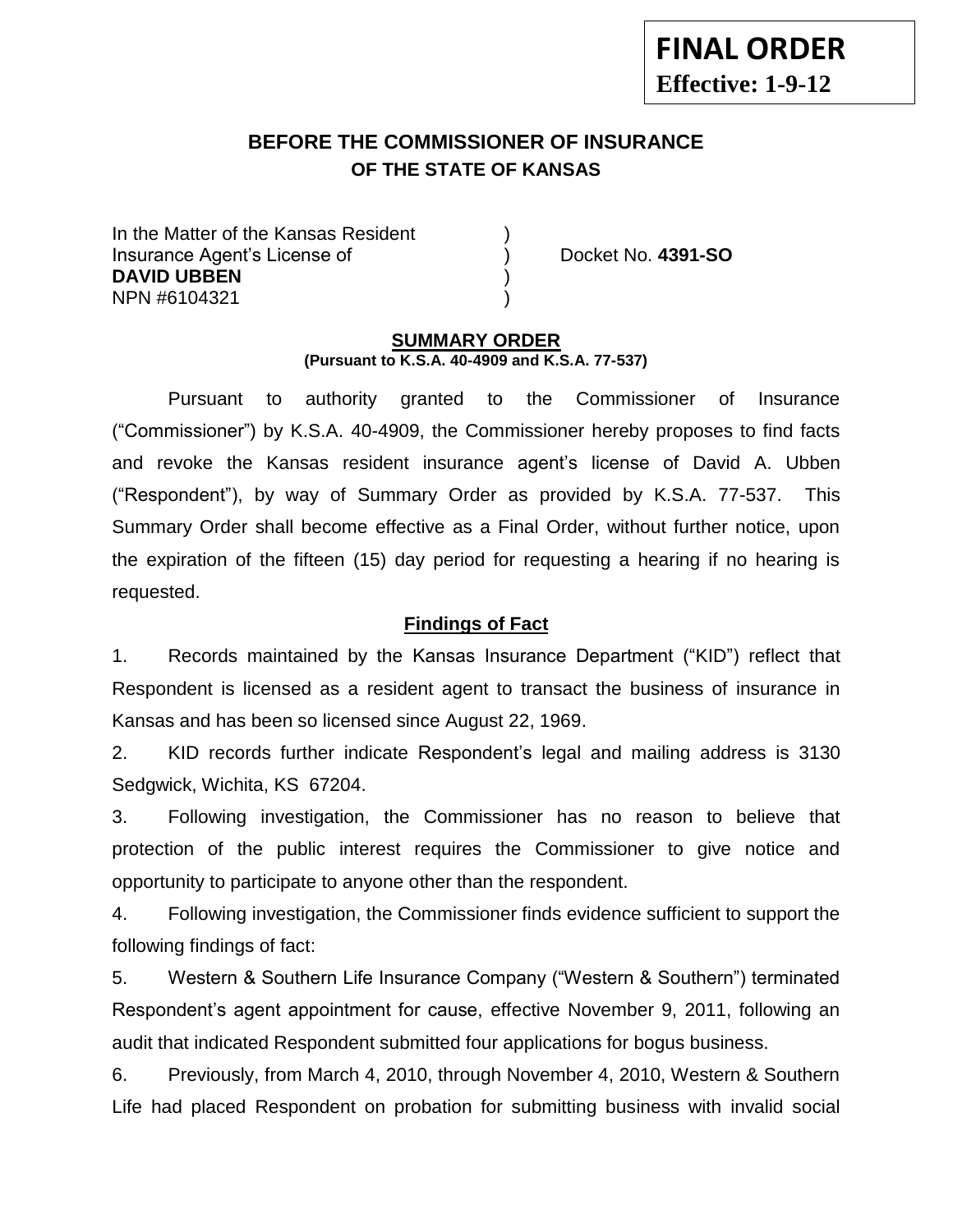security numbers, addresses, and telephone numbers in violation of field underwriting procedures.

7. By letter dated November 22, 2011, addressed to Respondent at his mailing address of record, counsel for KID summarized the foregoing information and invited Respondent to reply in writing within 15 business days if he disputed the facts.

8. To date, Respondent has not replied, and the letter has not been returned.

9. Thus, the facts are deemed undisputed.

# **Applicable Law**

10. K.S.A. 40-4909(a) provides, in relevant part:

"The commissioner may deny, suspend, revoke or refuse renewal of any license issued under this act if the commissioner finds that the applicant or license holder has: . . .

(8) Used any fraudulent, coercive, or dishonest practice, or demonstrated any incompetence, untrustworthiness or financial irresponsibility in the conduct of business in this state or elsewhere." K.S.A. 2010 Supp. 40- 4909(a).

11. In addition, the Commissioner may revoke any license issued under the Insurance Agents Licensing Act if the Commissioner finds that the interests of the insurer or the insurable interests of the public are not properly served under such license. K.S.A. 2010 Supp. 40-4909(b).

# **Conclusions of Law**

12. The Commissioner has jurisdiction over Respondent as well as the subject matter of this proceeding, and such proceeding is held in the public interest.

13. The Commissioner finds that Respondent's agent license may be revoked pursuant to K.S.A. 40-4909(a)(8) because Respondent has used a fraudulent, coercive, or dishonest practice in the conduct of business in submitting applications for insurance policies that contained materially false information..

14. Based on the foregoing findings, the Commissioner concludes that sufficient grounds exist for the revocation of Respondent's insurance agent's license pursuant to K.S.A. 40-4909(a).

2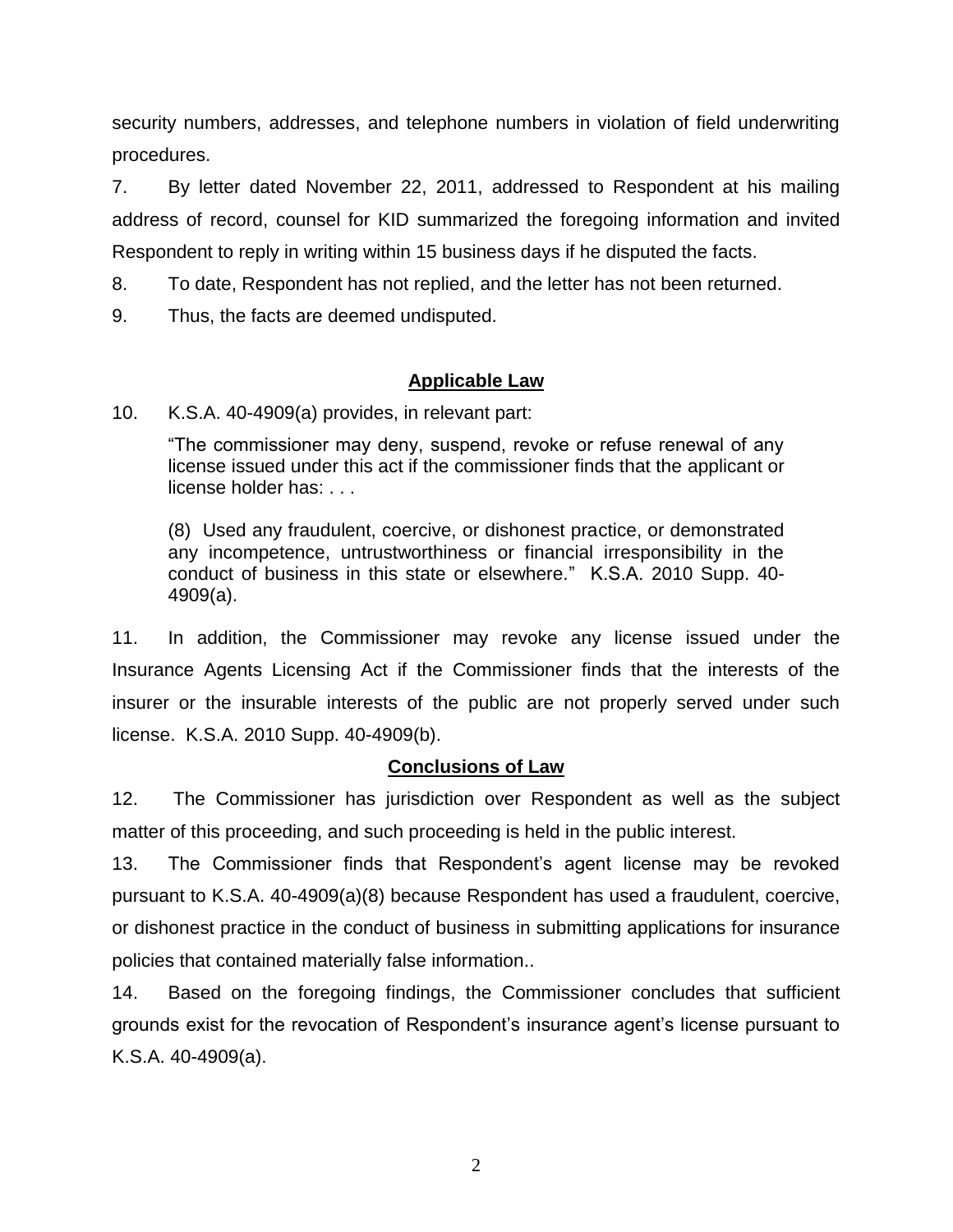15. The Commissioner further concludes Respondent's license should be revoked pursuant to K.S.A. 40-4909(b) because such license is not properly serving the interests of the insurer and the insurable interests of the public.

16. Based on the facts and circumstances set forth herein, it appears that the use of summary proceedings in this matter is appropriate, in accordance with the provisions set forth in K.S.A. 77-537(a), in that the use of summary proceedings does not violate any provision of the law, the protection of the public interest does not require the KID to give notice and opportunity to participate to persons other than Respondent, and after investigation, KID believes in good faith that the allegations will be supported to the applicable standard of proof.

17. Before issuing an insurance agent license, the Commissioner must determine that the applicant is qualified and has not committed any act that would be grounds for denial, suspension, or revocation. K.S.A. 40-4905(b). Further, the Commissioner may revoke any license issued under the Insurance Agents Licensing Act if the Commissioner finds that the interests of the insurer or the insurable interests of the public are not properly served under the license. K.S.A. 40-4909(b). Thus, the Commissioner is charged with safeguarding the security and integrity of the insurance business and protecting insurance consumers by licensing, or continuing to license, persons or entities to sell, solicit, or negotiate insurance in the State of Kansas only if their conduct indicates they are both qualified and trustworthy. The following action is both necessary and sufficient to serve that purpose.

**IT IS THEREFORE ORDERED BY THE COMMISSIONER OF INSURANCE THAT** the Kansas resident insurance agent's license of **DAVID A. UBBEN** is hereby **REVOKED.** 

**It is further ordered,** that **DAVID A. UBBEN** shall **CEASE and DESIST** from the sale, solicitation, or negotiation of insurance, directly or indirectly doing any act toward the sale, solicitation, or negotiation of insurance, and/or receiving compensation deriving from the sale, solicitation, or negotiation of insurance conducted on and after the effective date of revocation.

3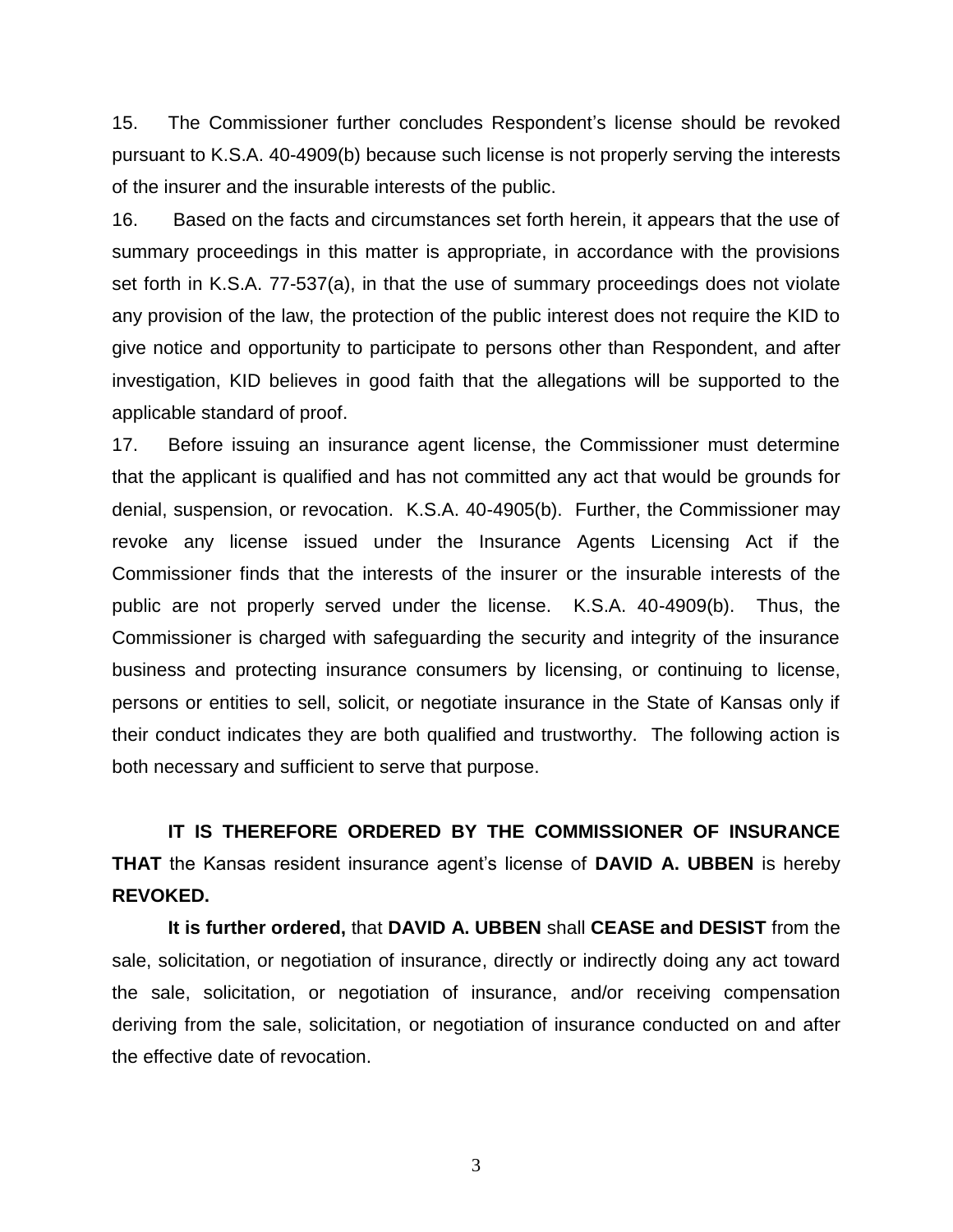### **IT IS SO ORDERED THIS \_\_\_21st\_\_ DAY OF DECEMBER 2011, IN THE CITY OF TOPEKA, COUNTY OF SHAWNEE, STATE OF KANSAS.**



/s/ Sandy Praeger Sandy Praeger Commissioner of Insurance

BY:

\_/s/ Zachary J.C. Anshutz\_\_\_\_\_\_\_\_\_\_ Zachary J.C. Anshutz General Counsel

# **NOTICE OF RIGHTS TO HEARING AND REVIEW**

**Within fifteen (15) days of the date of service of this Summary Order, Respondent** may submit a written request for a hearing pursuant to K.S.A. 77-537 and K.S.A. 77-542. Any request for a hearing should be addressed to the following:

Zachary J.C. Anshutz, General Counsel Kansas Insurance Department 420 S.W.  $9<sup>th</sup>$  Street Topeka, Kansas 66612

If a hearing is requested, the Kansas Insurance Department will serve notice of the time and place of the hearing and information on procedures, right of representation, and other rights of parties relating to the conduct of the hearing.

**If a hearing is not requested in the time and manner stated above, this Summary Order shall become effective as a Final Order upon the expiration of time for requesting a hearing.** In the event Respondent files a Petition for Judicial Review, pursuant to K.S.A. 77-613(e), the agency officer to be served on behalf of the Kansas Insurance Department is

Zachary J.C. Anshutz, General Counsel Kansas Insurance Department 420 S.W.  $9<sup>th</sup>$  Street Topeka, Kansas 66612